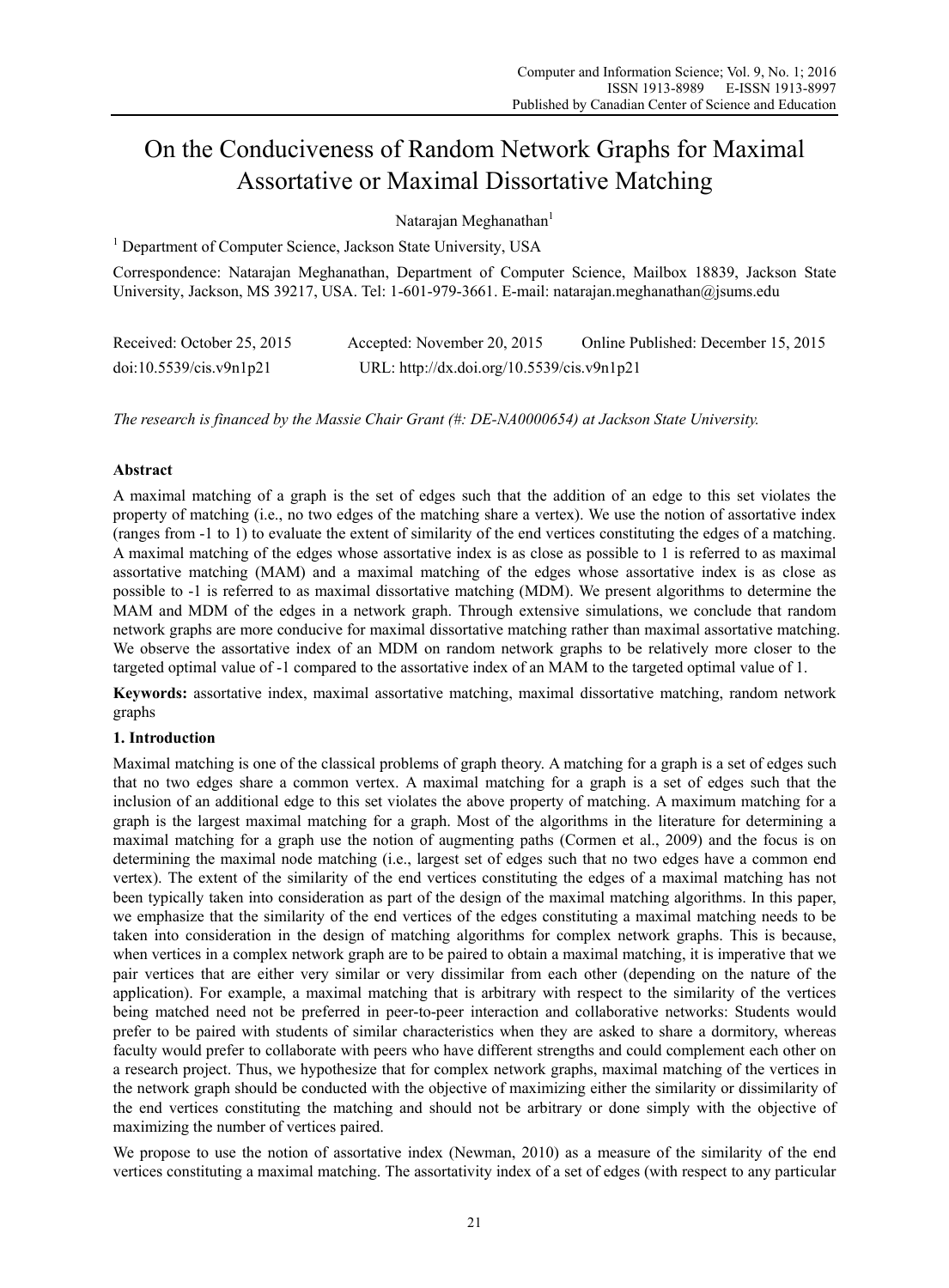measure of node weight - like the node degree) is a quantitative measure of the similarity between the end vertices of the edges that are part of the set (Newman, 2010). The assortativity index values can range from -1 to 1. If the assortativity index of a set of edges calculated with respect to a particular measure of node weight is close to 1, then it implies the end vertices of the edges that form the set are very similar to each other with respect to the particular measure of node weight (for example, a high degree vertex matched to another high degree vertex, a low degree vertex matched to another low degree vertex, etc). If the assortativity index is close to 0, then the pairing of the vertices in the edge set is arbitrary with respect to the node weight. On the other hand, if the assortativity index of the set of the edges with respect to a measure of node weight is close to -1, then it implies that most of the node pairs constituting the edge set are not similar to each other with respect to the node weight (for example, if node degree is used as the node weight, then an assortativity index of -1 of a set of edges implies that most of the node pairings in this set involve a high degree vertex matched to a low degree vertex and vice-versa).

Random network graphs are a category of complex network graphs for which there exists an edge between *any* two vertices with a probability. To vindicate this characteristic, we observe the assortative index of the entire set of edges in a random network graph to be close to 0, indicating that there is no particular preference for a node to have an edge to any other node. Given the above observation, we wanted to explore whether it would be indeed possible to determine a maximal matching of the edges in a random network graph such that the assortative index of the matching is either close to 1 or -1 (depending on whether the targeted matching is an assortative matching or dissortative matching). In this paper, we show that it is possible to determine both maximal assortative matching (MAM) and maximal dissortative matching (MDM) on random network graphs. Further, we make an interesting observation that the assortative index of an MDM is relatively more closer to the targeted optimal value of -1 compared to the proximity of the assortative index of an MAM to the targeted optimal value of 1. We observe the above phenomenon for random network graphs generated with the well-known Erdos-Renyi model (for various fixed values of the probability of a link between any two nodes) with node degree as node weights and random node weights.

The rest of the paper is organized as follows: Section 2 presents the algorithms for maximal assortative matching (MAM) and maximal dissortative matching (MDM). Section 3 presents the results of the execution of the MAM and MDM algorithms on random network graphs generated according to the Erdos-Renyi model with the node degree as node weights and random node weights. Section 4 discusses related work on maximal matching and Section 5 concludes the paper. Throughout the paper, the terms 'node' and 'vertex', 'link' and 'edge' as well as 'pair' and 'match' are used interchangeably. They mean the same.

# **2. Algorithms for Maximal Assortative Matching and Maximal Dissortative Matching**

#### *2.1 Network Model and Assumptions*

We model the input network graph  $G = (V, E)$  as a set of vertices *V* and undirected edges *E* wherein each vertex *v*  $V$  have a weight  $w(v) \in \mathbb{R}$ . We say an edge  $(p, q)$  is adjacent to an edge  $(r, s)$  if  $p, q, r, s \in V$  and either  $p = r$  or  $p = s$  or  $q = r$  or  $q = s$ . That is, two edges  $(p, q)$  and  $(r, s)$  are said to be adjacent to each other if they have one common end vertex. The degree of a vertex  $u \in V$  is the number of edges incident on  $u$  (i.e., the number of edges that have vertex *u* as one of the two end vertices). Though the edges are undirected, for the sake of discussion, we refer to the first vertex (vertex  $u$ ) indicated in an edge  $(u, v)$  as the upstream vertex and the second vertex (vertex  $v$ ) indicated in an edge  $(u, v)$  as the downstream vertex. Also, since the edges are undirected, we conveniently adopt a convention to represent the edges: the ID of the upstream vertex of an edge  $(u, v)$  is always less than the ID of the downstream vertex of the edge (i.e.,  $u < v$ ).

For a set of edges *M* constituting a matching of the vertices *V* in the graph *G*, the assortativity index of *M* is a quantitative measure of the similarity (or equivalently the dissimilarity) of the end vertices of the edges in *M* (Newman, 2010). The assortativity index for a set *M* of edges  $(A<sub>M</sub>)$  with respect to the node weights  $w(v)$  for every vertex  $v \in V$  is calculated using the formula (1) given below, where U and D are respectively the average weight of the upstream and downstream vertices of the edges constituting the set *M*.

$$
AI_M = \frac{\sum_{(p,q)\in M} [w(p) - \overline{U}] [w(q) - \overline{D}]}{\sqrt{\sum_{(p,q)\in M} [w(p) - \overline{U}]^2} \sqrt{\sum_{(p,q)\in M} [w(q) - \overline{D}]^2}} \quad ; \quad \overline{U} = \frac{1}{|M|} \sum_{(p,q)\in M} w(p) \quad ; \quad \overline{D} = \frac{1}{|M|} \sum_{(p,q)\in M} w(q) \tag{1}
$$

We say an edge  $(u, v)$  included in a matching covers itself as well as covers the edges that are adjacent to it in the original graph. An uncovered edge is an edge in the graph that is not yet covered by an edge in the matching. We define the assortativity weight of an edge  $(u, v)$  to be the product of the number of uncovered edges that are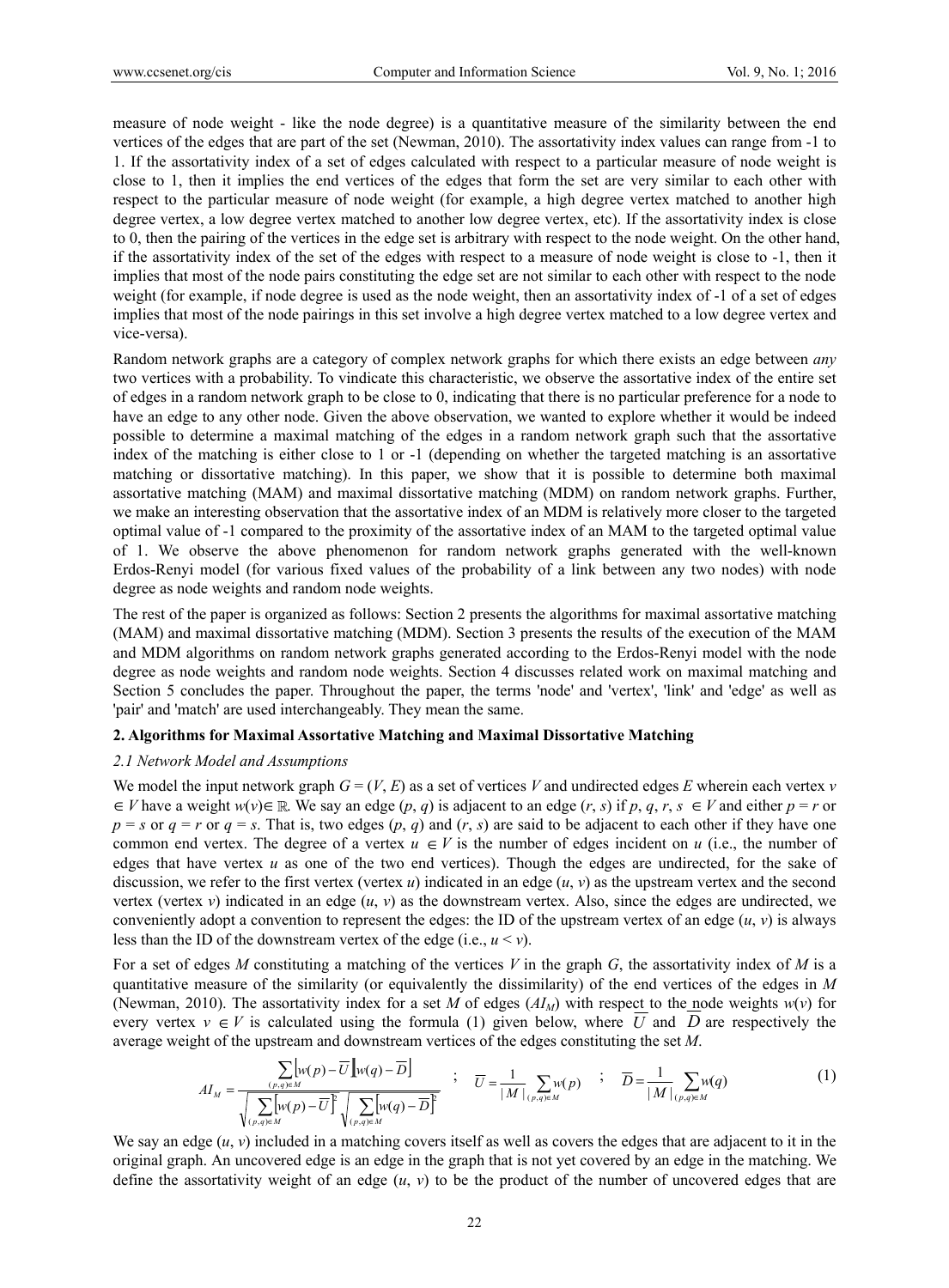adjacent to it and the absolute value of the difference in the weights of the end vertices *u* and *v*. The number of uncovered edges adjacent to an edge  $(u, v)$  is the sum of the number of uncovered edges incident on each of the end vertices *u* and *v*. If  $w(u)$  and  $w(v)$  indicate respectively the weights of the vertices *u* and *v*, and  $u e(u)$  and  $u e(v)$ indicate respectively the number of uncovered edges incident on vertices *u* and *v*, then: Assortativity Weight of edge  $(u, v) = {ue(u) + ue(v)}*{w(u) - w(v)}$ .

### *2.2 Description of the Algorithm for Maximal Assortative Matching*

The MAM algorithm employs a greedy strategy; at the beginning of each iteration, the algorithm chooses the uncovered edge with the smallest assortativity weight. The pseudo code for the algorithm to determine maximal assortative matching (MAM) is outlined in Figure 1; the pseudo code for the two sub routines used in the algorithm is given in Figure 2. The algorithm maintains the set of uncovered edges (*UncoveredEdges*) that are yet to be covered by an edge in the MAM. The set *UncoveredEdges* is initialized to the set of all edges *E* for the input graph *G*.

```
Input: Graph G = (V, E), where weight w(v) \in \mathbb{R} for every v \in VOutput: Maximal Assortativity Matching, MAM
Auxiliary Variables: UncoveredEdges
Initialization: UncoveredEdges = E; MAM = \phiBegin MAM Algorithm
\mathbf{1}FindAssortativityWeights(UncoveredEdges)
\overline{2}while (UncoveredEdges \neq \phi) do
\overline{\mathbf{3}}Edge(u, v) = \left\{ (p, q) | Min[Associative weight(p, q)] \right\}\overline{4}MAM = MAM \cup \{(u, v)\}5
           UncoveredEdges = UncoveredEdges - \{(u, v)\}6
           RemoveEdges(u, v), UncoveredEdges)\overline{7}FindAssortativityWeights(UncoveredEdges)
8
     end while
9
     return MAM
End MAM Algorithm
```


To start with, the assortativity weight of the edges in the set *UncoveredEdges* is determined and the edge (*u*, *v*) that has the smallest assortativity weight among the edges in *UncoveredEdges* is selected for inclusion in the MAM. An edge  $(u, v)$  selected for inclusion to the MAM is said to cover itself as well as cover its adjacent edges; accordingly, all these newly covered edges are removed from the set *UncoveredEdges*. The assortativity weight of the edges in the updated set of *UncoveredEdges* is recalculated and the edge with the smallest assortativity weight is selected for inclusion in the MAM. The above procedure is repeated as a sequence of iterations until the set of *UncoveredEdges* is empty. At this stage, we have found a maximal matching of the vertices in the graph.

The run-time complexity of the MAM algorithm depends on the time complexity to update the set of *UncoveredEdges* in each iteration. As the algorithm proceeds, with each edge added to the MAM, we expect the size of the set of *UncoveredEdges* to reduce significantly. For optimal run-time, we suggest maintaining the set of *UncoveredEdges* as a minimum heap (Cormen et al., 2009) that can be constructed in O(|*E*|) time for the |*E*| edges of the graph. Each update to the minimum heap (like removing an edge or updating the assortativity weight of an edge) takes  $O(log|E|)$  time. The MAM algorithm runs at most for  $|V|/2$  iterations for a graph of  $|V|$ vertices. During each such iteration, there would have to be at most |*E*| updates to the heap (one update or removal for each edge, depending on the case), incurring a worst-case time complexity of  $O(|E^*| \log |E|)$  per iteration. Considering that there could be at most  $|V|/2$  iterations, the overall run-time complexity of the MAM algorithm is  $O(|E^*|V^*log|E|)$ . For sparse graphs  $(|E| = O(|V|)$ ), the run-time complexity of the MAM algorithm would be  $O(|V|^2 * log|V|)$ ; for dense graphs  $(|E| = O(|V|^2)$ ), the run-time complexity of the MAM algorithm would be  $O(|V|^{3}$ <sup>\*</sup>log|*V*|).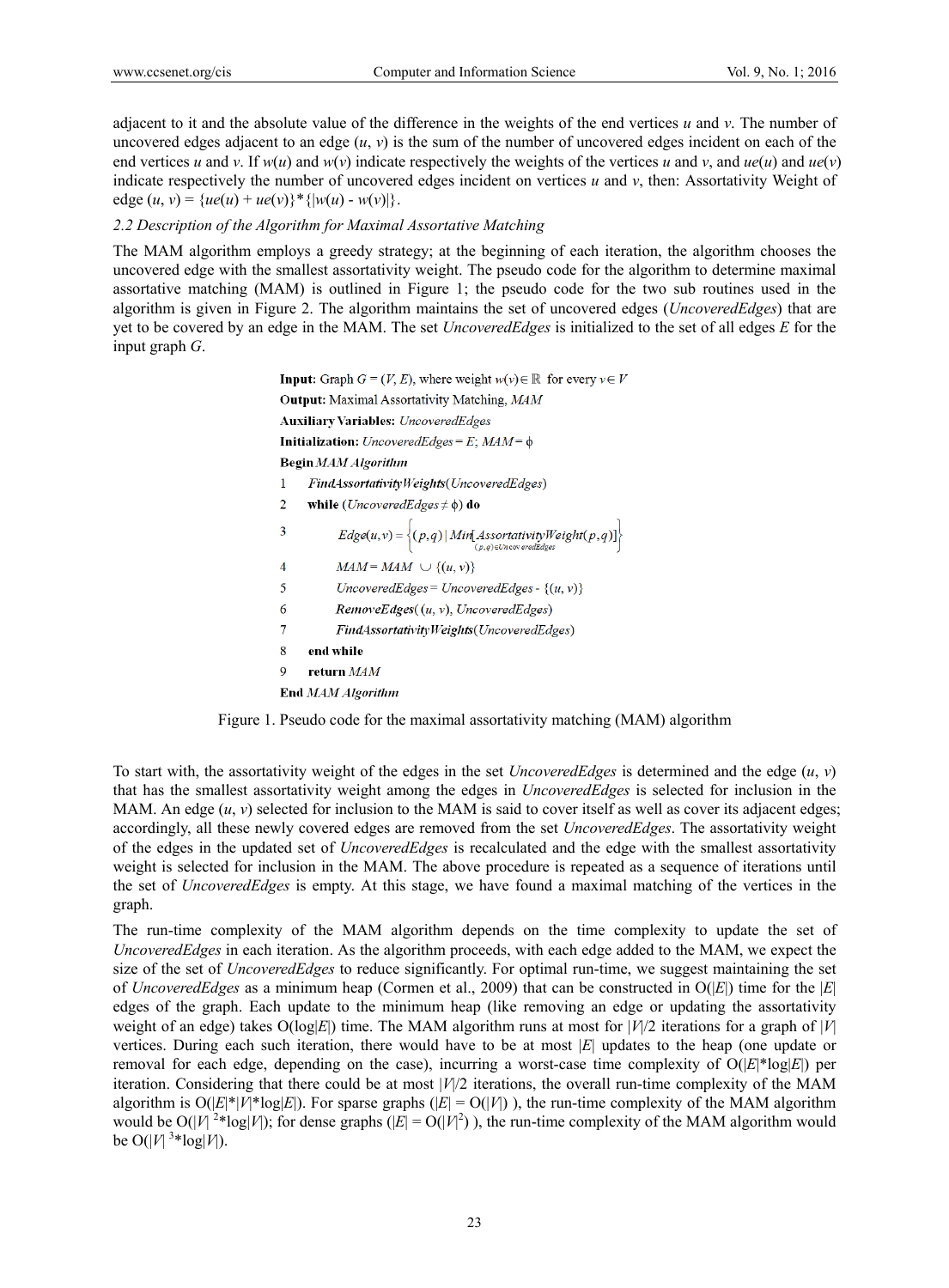| Subroutine FindAssortativityWeights(UncoveredEdges)                            |
|--------------------------------------------------------------------------------|
| for every edge $(u, v) \in UncoveredEdges$ do                                  |
| $numUncoveredAdjacentEdges(u, v) = 0$                                          |
| for every edge $(u, p)$ or $(p, u) \in UncoveredEdges$ AND $p := v$ do         |
| $numUncovered AdjacentEdges(u, v) = numUncoveredAdjacentEdges(u, v) + 1$       |
| end for                                                                        |
| for every edge $(v, q)$ or $(q, v) \in UncoveredEdges$ AND $q := u$ do         |
| $numUncovered AdjacentEdges(u, v) = numUncoveredAdjacentEdges(u, v) + 1$       |
| end for                                                                        |
| Assortativity Weight(u, v) = numUncoveredAdjacentEdges(u, v) * $ w(u) - w(v) $ |
| end for                                                                        |
| <b>End Subroutine</b>                                                          |
|                                                                                |
| Subroutine $RemoveEdges(Edge(u, v), UncoveredEdges)$                           |
| for every edge $(u, v) \in UncoveredEdges$ do                                  |
| for every edge $(u, p)$ or $(p, u) \in UncoveredEdges$ AND $p := v$ do         |
| UncoveredEdges = UncoveredEdges - $\{(u, p)$ or $(p, u)\}$                     |
| end for                                                                        |
| for every edge $(v, q)$ or $(q, v) \in UncoveredEdges$ AND $q := u$ do         |
| UncoveredEdges = UncoveredEdges - $\{(v, q) \text{ or } (q, v)\}$              |
| end for                                                                        |
| end for                                                                        |
| <b>End Subroutine</b>                                                          |
|                                                                                |

Figure 2. Pseudo code for the subroutines used by the maximal assortativity matching algorithm

## *2.3 Description of the Algorithm for Maximal Dissortative Matching*

The MAM algorithm has to be only slightly modified to determine an MDM: Instead of preferring to include edges with a lower assortative weight (to maximize the assortative index of the maximal matching), we need to include the uncovered edge with the largest assortative weight (to minimize the assortative index of the maximal matching) in each iteration. The definition of the assortative weight remains the same as before: that is, the assortative weight of an uncovered edge  $(u, v)$  is the product of the number of uncovered edges adjacent to  $(u, v)$ and the absolute value of the difference in the node weights for the end vertices *u* and *v*. The pseudo code for the MDM algorithm to minimize the assortative index is shown in Figure 3. The sub routines *FindAssortativeWeights* and *RemoveEdges* remain the same as before (see Figure 2). For the MDM algorithm, the set *UncoveredEdges* will have to be maintained as a maximum heap; nevertheless, the time complexity to construct a maximum heap of |*E*| edges would be O(|*E*|) and the time complexity to update a maximum heap of at most |*E*| edges during an iteration would be  $O(|E|^*log|E|)$ . As a result, the overall run-time complexity of the MDM algorithm would be the same as that of the MAM algorithm:  $O(|V|^{2*} \log |V|)$  for sparse graphs and  $O(|V|^3 * log|V|)$  for dense graphs.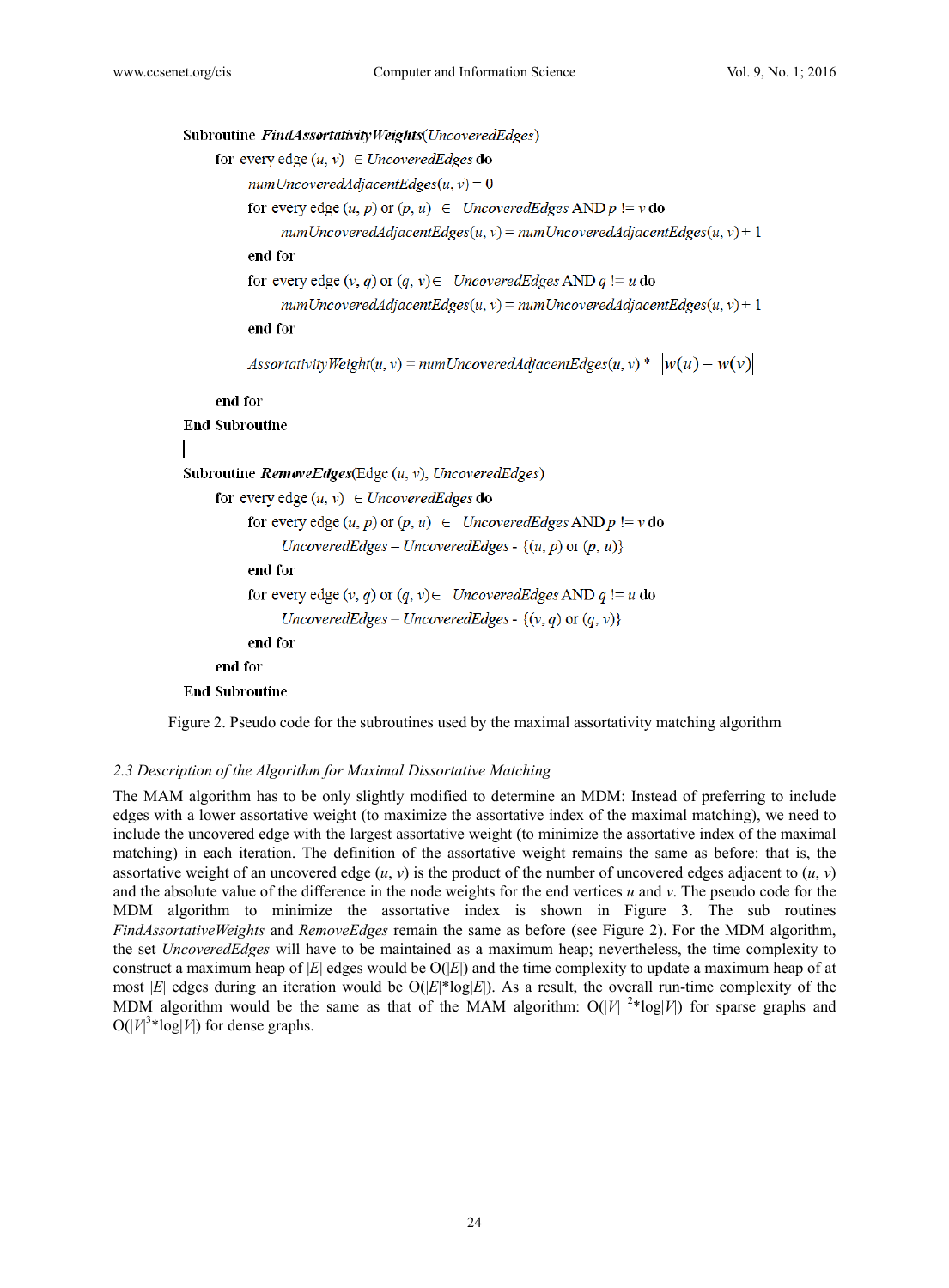Input: Graph  $G = (V, E)$ , where weight  $w(v) \in \Box$  for every  $v \in V$ Output: Maximal Dissortativity Matching, MDM **Auxiliary Variables: UncoveredEdges** Initialization: *UncoveredEdges* = E;  $MDM = \phi$ Begin MDM Algorithm FindAssortativityWeights(UncoveredEdges)  $\mathbf{1}$  $\overline{2}$ while (*UncoveredEdges*  $\neq$   $\phi$ ) do  $Edge(u,v) = \left\{ (p,q) | Max[AssociativityWeight(p,q)] \right\}$ 3  $MDM = MDM \cup \{(u, v)\}$  $\overline{4}$ 5  $UncoveredEdges = UncoveredEdges - \{(u, v)\}$ 6  $RemoveEdges(u, v), UncoveredEdges)$  $\overline{7}$ FindAssortativityWeights(UncoveredEdges) 8 end while 9 return MDM End MDM Algorithm

Figure 3. Pseudo code for the maximal dissortative matching (MDM) algorithm

#### *2.4 Example for MAM and MDM*

Figure 4 presents an example to illustrate the execution of the maximal assortative matching algorithm on a graph wherein the node weights are random numbers generated in the range 0 to 1. All the edges in the input graph and the initialization graph are uncovered edges. The initialization graph displays the assortative weight of the edges as a tuple. For an edge  $(u, v)$ , we indicate a tuple representing (number of uncovered adjacent edges and the absolute value of the difference in the node weights of the end vertices  $u$  and  $v$ ) as well as the assortativity weight of the edge, which is the product of the two entries in the tuple. In the first iteration, the algorithm encounters a tie between edges (3, 6) and (4, 7) - both of which have the lowest assortative weight of 0.6; the algorithm breaks the tie arbitrarily by including edge (3, 6) to the maximal assortative matching (MAM). As part of the inclusion of the edge (3, 6) into the MAM, all its adjacent edges are considered to be covered and are removed from the graph. We reevaluate the assortativity weight of the uncovered edges in the graph; edge (4, 7) with the currently lowest assortative weight of 0.3 is the second edge to be picked for inclusion to the MAM and all its adjacent edges are removed from the graph. At the end of the second iteration, all edges in the graph are either in the MAM or covered by an edge in the MAM. The node weights of the end vertices that are included into the MAM are (0.9, 0.8) and (0.3, 0.4) for the edges (3, 6) and (4, 7) respectively. The difference in the node weights of the end vertices for both the edges in the MAM is the bare minimum that we could get for the input graph considered (as one can notice, all the nodes in the input graph have unique weights). The % of nodes matched in the MAM is  $(2^2)/7 = 57%$  and the assortative index of the matching (based on node weights) is 1.0; the calculations are illustrated as part of Figure 4.

Figure 5 presents an example for the execution of the MDM algorithm on the same graph as in Figure 4. The initial values for the assortative weight of the edges are the same as in Figure 4. As the MDM algorithm prefers to include edges with a larger assortative weight, the first edge to get selected for inclusion to the MDM is edge (5, 6) of assortativity weight 3.5. Due to this inclusion, all the five adjacent edges of (5, 6) are considered to be covered and are removed from the graph. In the second iteration, the MDM algorithm chooses the edge  $(3, 4)$ with the currently largest assortativity weight (2.4) to be part of the matching; as a result of this inclusion, all the four adjacent edges of the edge (3, 4) are considered to be covered. At the end of the second iteration, the edges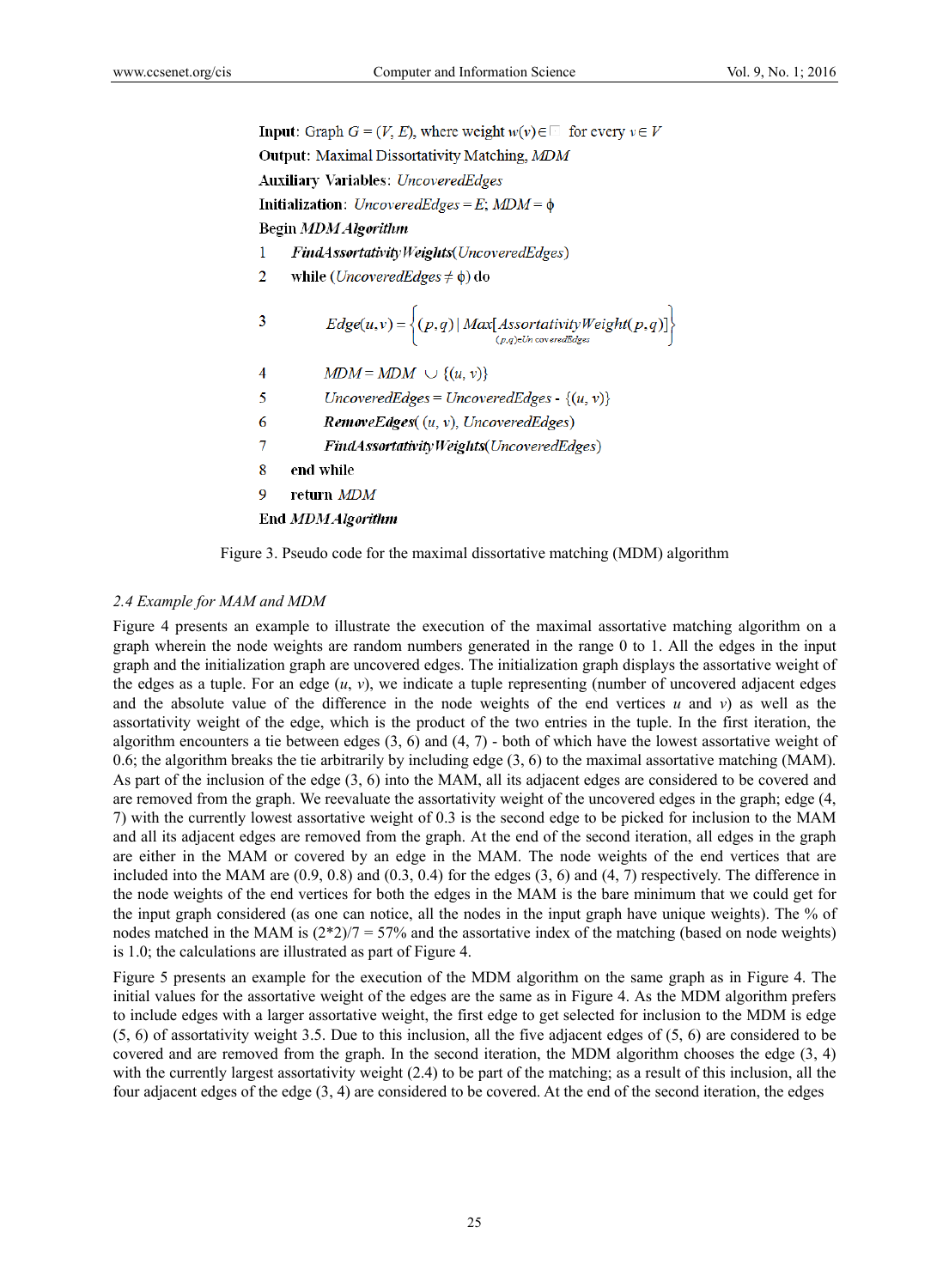

Figure 4. Example to illustrate the execution of the algorithm for maximal assortative matching



Figure 5. Example to illustrate the execution of the algorithm for maximal dissortative matching

In the graph are either covered or included to the MDM. One can notice that the weights of the pairs of vertices constituting the edges  $(3, 4)$  and  $(5, 6)$  that are part of the MDM are respectively  $(0.9, 0.3)$  and  $(0.1, 0.8)$ . Given the choice of weights of the end vertices in the toy example graph, this is the best combination of edges that one could come up with even after trying all permutations and combinations. The assortativity index of the above MDM matching evaluates to -1, vindicating our assertion. Like the case of MAM, the % of node matches could not be maximized and only 2 of the 3 edges could be selected (the maximum number of edges that could be selected for a matching in the chosen toy example of 7 vertices is 3 edges).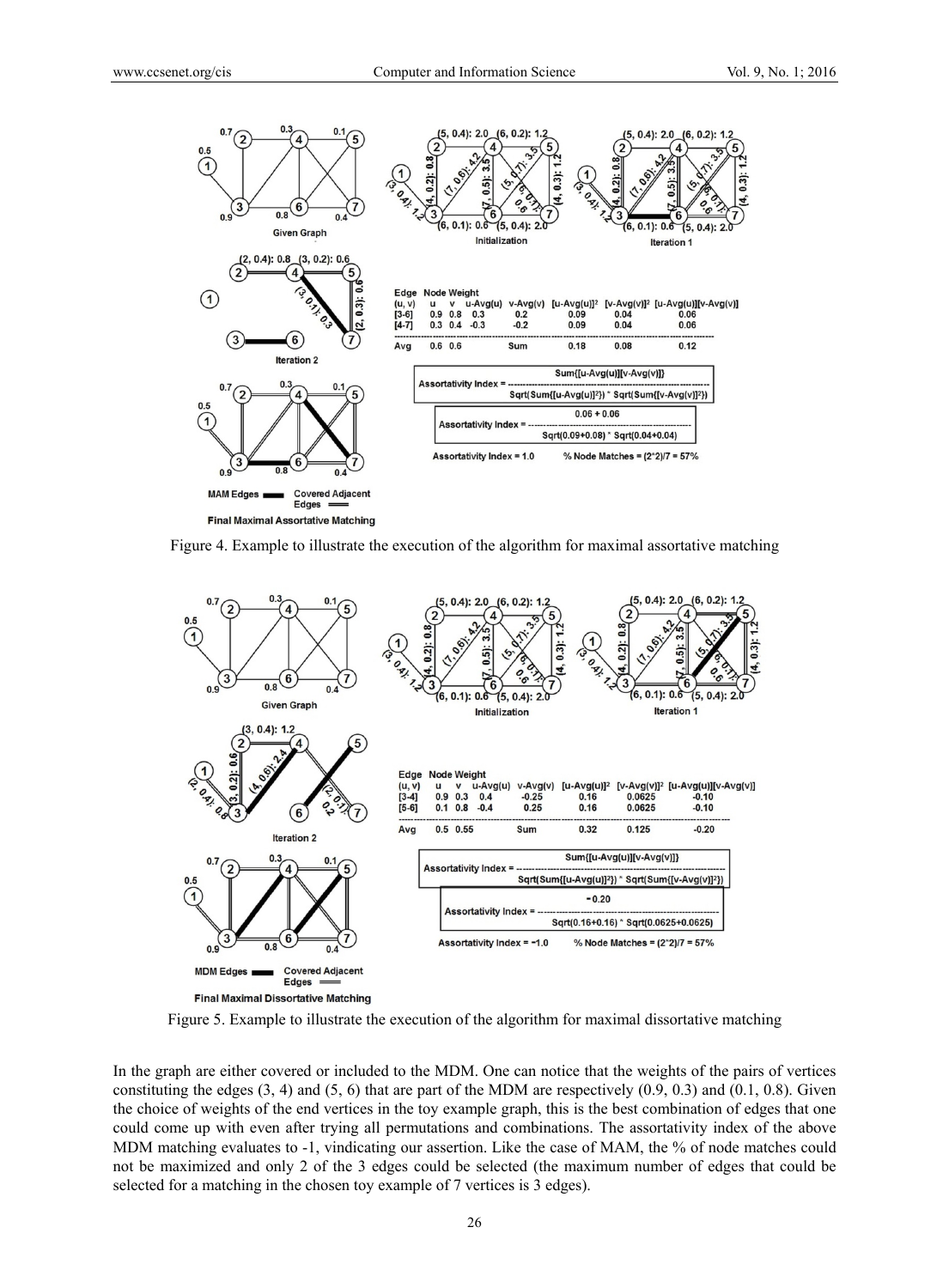#### **3. Analysis of Random Network Graphs**

In this section, we simulate the evolution of random network graphs generated using the well-known Erdos-Renyi model (Erdos & Renyi, 1959). The model inputs two parameters: the total number of nodes (*N*) and the probability of a link (*plink*) between any two nodes in the graph. Since we simulate the evolution of an undirected random network, the links are bi-directional and we could assume that the end vertices of each link could be represented as an ordered pair  $(u, v)$  where *u* and *v* are the node IDs and  $u \le v$ . We assume there are no self-loops and there is no more than an edge between any two nodes in the network. For an *N* node network, the maximum number of undirected links possible in the network is *N*(*N*-1)/2. We consider every such possible link in the network and generate a random number (in the range 0...1) to decide whether or not to include the link in the network. If the random number generated for a pair  $(u, v)$  is less than or equal to  $p_{link}$ , then we include the link  $(u, v)$  in the network; otherwise, not. As it is obvious, the larger the value of  $p_{link}$ , the larger the number of links in the random network graph as well as larger the chances for the network to have a degree distribution wherein the degree of each node is closer to the average node degree. The total number of nodes considered in the simulations for this section is  $N = 100$  nodes. The values used for the probability of link between any two nodes in the network (*plink*) are: 0.05, 0.07, 0.10, 0.15, 0.20, 0.30, 0.40 and 0.50. We observe that the random networks for all the 100 trials generated with *plink* ≥ 0.05 to be connected. Even though the number of links in the network increases with increasing *plink* values, the assortativity of the set of all edges in a random network remains close to 0 for all the *plink* values. This vindicates the random nature of the distribution of the edges among the vertices as per the Erdos-Renyi model.

In section 3.1, we use node degree as node weight for the assortativity calculations and in section 3.2, we use randomly generated numbers in the range (0...1) as node weight for the assortativity calculations. Accordingly, for each of the two sections, we run 100 trials of the network evolution and analyze the assortatvity of the network as well as evaluate the % of node matches and assortativity index (both the average and standard deviation) of the maximal matching obtained with the MAM and MDM algorithms for each *plink* value. The values reported for the % of node matches and assortative index in Figures 6 and 7 are the average (the values corresponding to the markers) and standard deviation (the values corresponding to the error bars) obtained from the 100 trial runs for each *plink* value. We observe the variation in the assortative index and % of node matches to decrease with increase in the *plink* values.

# *3.1 Analysis with Node Degree as Node Weights*

The values reported in Figure 6 are the average values obtained from the 100 trial runs for each *plink* value with node degree considered as node weights. With regards to the % of node matches, the % of node matches for the MAM and MDM algorithms are respectively 85% and 84% for *plink* value of 0.05, and reaches respectively 99% and 98% for *plink* value of 0.5; the % of node matches for MAM crosses 95% when *plink* is 0.15 and the % of node matches for the MDM crosses 95% when *plink* is 0.20. However, the tradeoff is quite high with respect to the assortativity index (A.Index).



Figure 6. Random networks with node degree as node weights: Distribution of the percentage of node matches and assortativity index as a function of the probability of link between any two nodes

The A.Index values of MAM and MDM are 0.5 and -0.63 when *plink* is 0.05 and reaches 0.85 and -0.96 when *plink* value is 0.3. The A.Index does not increase appreciably for MAM as we further increase the *plink* value. The average A.Index value observed for MAM is 0.90 when the *plink* value is 0.90. On the other hand, the A.Index values for the MDM continue to vary (i.e., decrease) at a relatively faster rate and reaches -0.99 when the *plink* value is 0.90. This is a significant observation that has been hitherto not reported in the literature for random networks. Figure 6 illustrates the nature of increase in the % of node matches and the assortativity index values as we increase the *plink* values from 0.05 to 0.50 as explained above.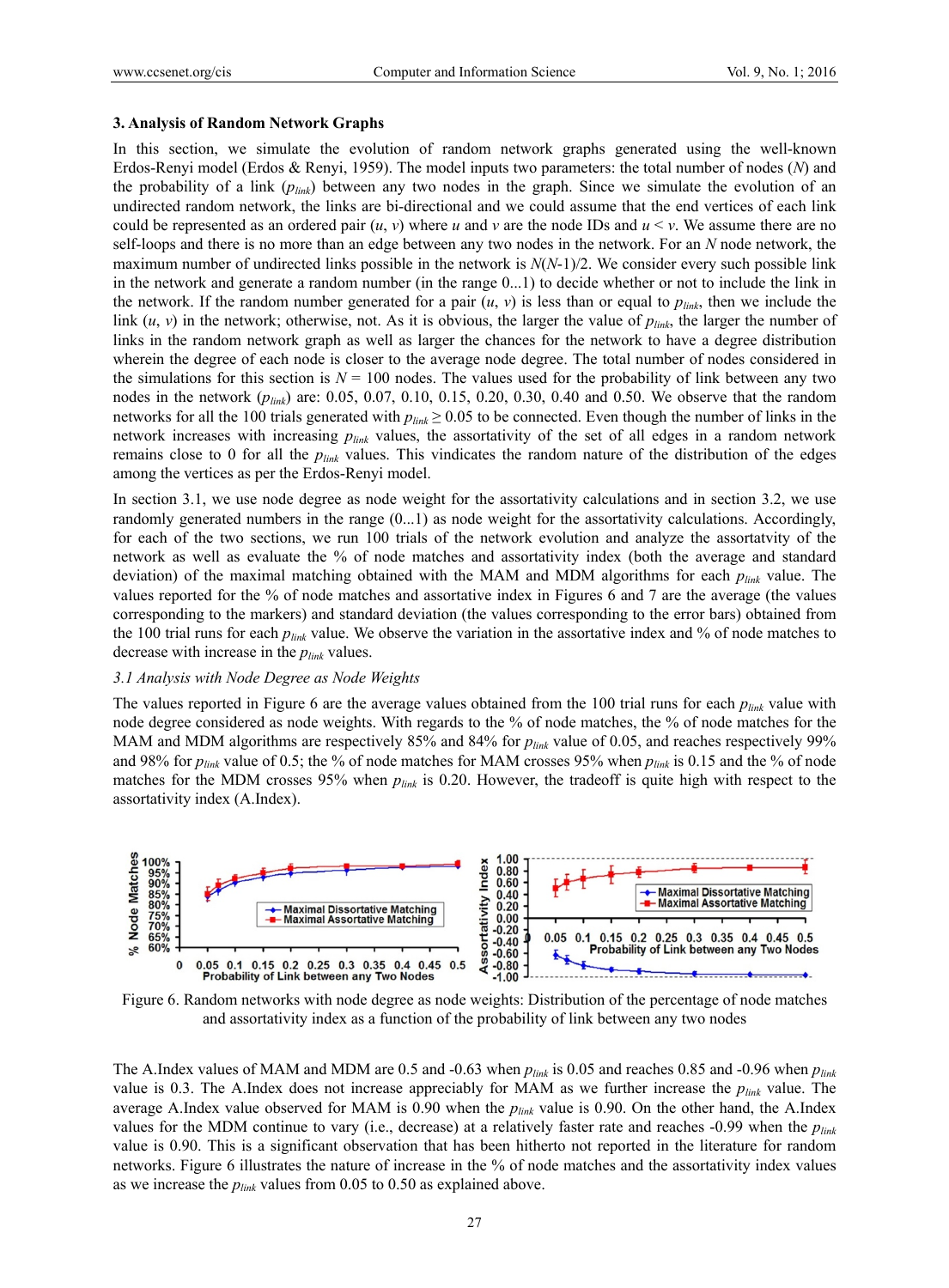Overall, the results presented for random network graphs with node degree as node weights illustrate that the assortative index values obtained with Maximal Dissortative Matching (MDM) are more closer to the targeted optimal value (-1) compared to the closeness of the assortative index values obtained with the Maximal Assortative Matching (MAM) to the targeted optimal value (1). On the other hand, though the % of node matches obtained with Maximal Dissortative Matching appears to be less than that obtained with the Maximal Assortative Matching, the difference in the % of node matches is within 2-3% for all values of *plink* and by observing the nature of the increase in the % of node matches with the two maximal matching strategies (MAM and MDM), we could say that the difference in the % of node matches would only further narrow down with increase in the  $p_{link}$  value. The results of Figure 6 thus illustrate that when node degree is considered for node weights, random network graphs are more conducive for a maximal dissortative matching compared to a maximal assortative matching on the basis of the proximity of the assortative index to the targeted optimal value (-1 for MDM and +1 for MAM).

#### *3.2 Analysis with Random Node Weights*

In this sub section, we present the results for the percentage of node matches and assortativity index incurred with the MAM and MDM algorithms for random networks generated under the Erdos-Renyi model wherein the node weights are random numbers generated from 0 to 1. We conducted the simulations with 100 trials for each *plink* value and averaged the results for the network assortativity as well as the % of node matches and assortativity index for the MAM and MDM. The results presented in Figure 7 indicate the average values for these metrics from the 100 trials.

For a given  $p_{link}$  value, we observe the assortativity index of the maximal assortative matching (with random node weights) to be slightly higher (the difference is as large as 0.1 in a scale of 0 to 2) than the assortative index of the maximal assortative matching with node degree as node weights. Though the difference in the assortativity index values for maximal assortative matching with the above two categories of node weights could be observed for all *plink* values, the difference is relatively more prominent for random networks with lower *plink* values and reduces as the  $p_{link}$  value increases. As can be observed from Figure 7, the curve for the assortativity index for maximal assortative matching with random node weights becomes flat starting from *plink* value of 0.40 (the assortativity index curve for the MAM with node degree as node weights became flat starting from *plink* value of 0.30).



Figure 7. Random networks with random node weights: Distribution of the percentage of node matches and assortativity index as a function of the probability of link between any two nodes

An interesting observation is that (in addition to incurring a relatively larger assortativity index) the % of node matches obtained with the MAM algorithm for random network graphs with random node weights is even slightly larger than the % of node matches obtained with the MAM algorithm for random network graphs with node degree as node weights, especially for networks formed with lower *plink* values. Overall, the maximal assortative matching algorithm could give even relatively better optimal results (with respect to both assortativity index and % of node matches) for random network graphs with random node weights and the tradeoff in the values incurred for the above two metrics is relatively less pronounced than what is observed in random network graphs with node degree as node weights. As we expect node weights in social networks to be not only a measure of the node degree, the MAM algorithm could be very useful to match vertices with any measure of node weights, especially in social network graphs that are not very dense. This vindicates the wider scope of application of the proposed maximal assortative matching (MAM) algorithm; the algorithm could give even better optimal results (with respect to assortativity) for random graphs with node weights that are independent of node degree.

With regards to the performance of the MDM algorithm on random network graphs (that evolved using the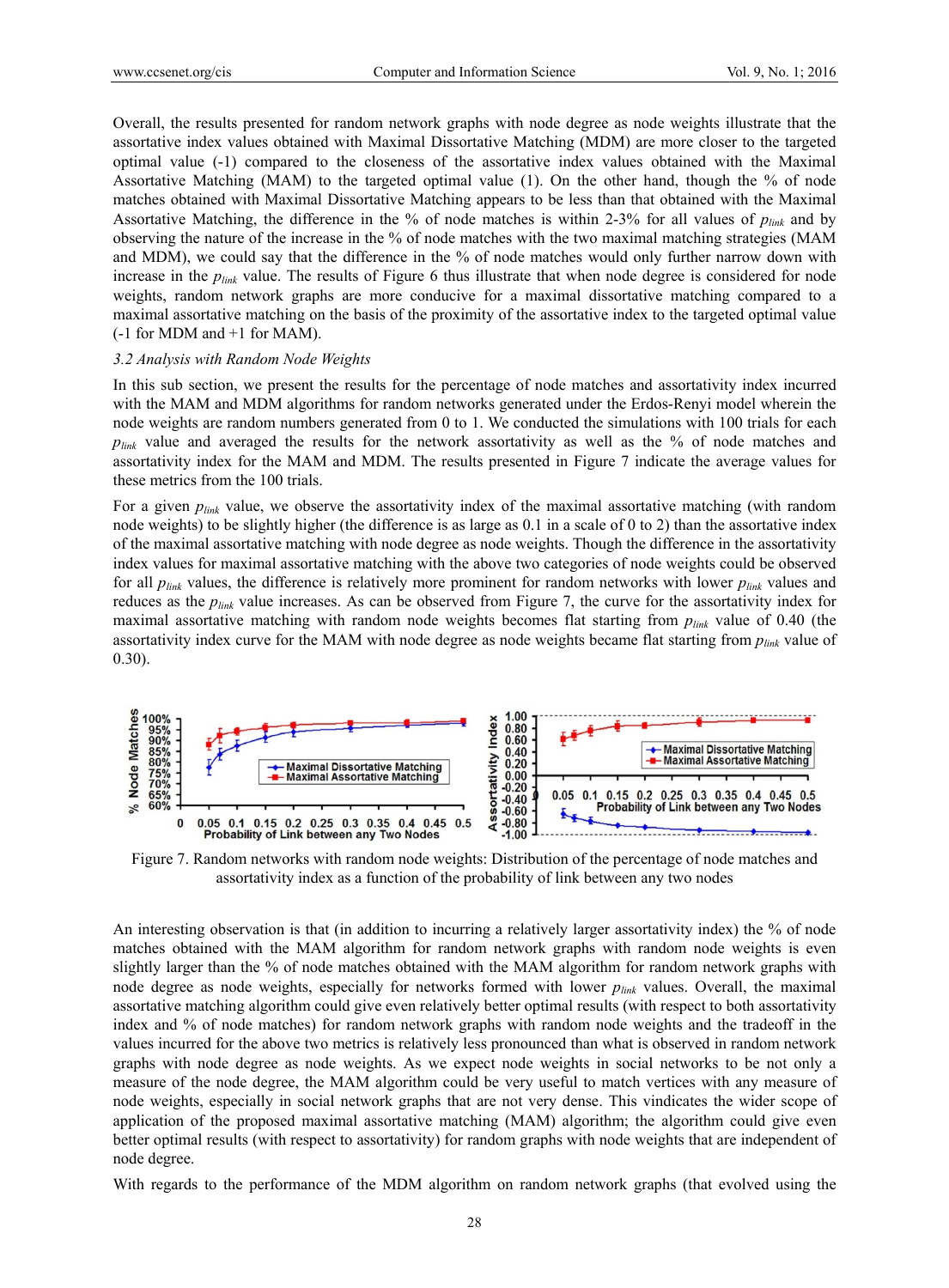Erdos-Renyi model) with randomly generated node weights in the range 0 to 1, we observe (from Figure 7) the assortativity index values for the maximal dissortative matching to be very close to that of the assortativity index values illustrated in Figure 6 for the maximal dissortative matching obtained on random network graphs with node degree as node weights (the difference in A.Index is within  $\pm 0.03$ ); the % of node matches obtained for the maximal dissortative matching with random node weights is at most 7% lower than that obtained for the maximal dissortative matching with node degree as node weights. While comparing the results obtained for the maximal assortative matching and maximal dissortative matching obtained on random network graphs with random node weights, we observe the assortativity index values of the maximal dissortative matching to be relatively more closer to the targeted optimal value of -1 compared to that of the closeness of the assortativity index values of the maximal assortative matching to its targeted optimal value of 1. Thus (like in the case of random network graphs with node degree as node weights), we could still say that for random network graphs with random node weights, it would be more apt to aim for a maximal dissortative matching compared to a maximal assortativity matching on the basis of the proximity of the assortative index to the targeted optimal value.

## **4. Related Work**

The problem of determining a maximal matching with minimum cardinality for the set of edges constituting the matching is an NP-hard problem (Yannakakis & Gavril, 1980). It is equivalent to the problem of finding a minimum edge dominating set (Horton & Kilakos, 1993) - to find the smallest set of edges of the graph such that each edge in the set covers itself and covers one or more adjacent edges as well as satisfies the matching constraint (no two edges in the set have a common end vertex). The problem of focus in our paper is the maximal independent edge set problem (Cormen et al., 2009) wherein we want to find the largest set of independent edges such that no two edges have a common end vertex. Note that heuristics (Horton & Kilakos, 1993) for the minimum edge dominating set problem cannot be applied to determine the maximal a(di)ssortative matching. Because, heuristics for the minimum edge set problem are more likely to determine the set of edges such that each edge in the set covers a larger number of adjacent edges. The maximal matching algorithms developed in this paper take the approach of preferring to include edges that cover a smaller number of adjacent edges so that the number of independent edges determined could be as large as possible. To the best of our knowledge, we have not come across a maximal matching algorithm that is aimed at simultaneously maximizing the a(di)ssortativity of the matching as well as maximizing the cardinality of the matching for complex network graphs. In this perspective, the maximal assortative matching and maximal dissortative matching algorithms proposed in this paper are significant contributions to the literature for complex network graphs and analysis.

Wang et al (2011) showed that for networks with binomial degree distribution, the maximum and minimum assortativity vary with the density of the networks. Motivated by this observation, Winterbach et al (2012) introduced an algorithm to compute a network with maximal or minimal assortativity given a vector of valid node degrees using degree-preserving rewiring (Maslov & Sneppen, 2002) and weighted b-matching (Muller-Hannemann & Schwartz, 1999). Degree-preserving link rewiring is effective in decreasing or increasing the assortativity of a network graph without affecting the degree distribution of the vertices (Van Mieghem et al., 2010). Holme & Zhao (2007) also found that an increase in the assortativity of a graph (accomplished through degree-preserving rewiring) also contributes to an increase in the maximum modularity, average hop count, effective graph resistance as well as a decrease in the number of clusters. However, neither the work of Wang et al (2011) nor the work of Winterbach et al (2012) could be extended to determine a maximal a(di)ssortative matching of the edges of the graph. It was also shown by Wang et al (2011) that for networks whose degree distribution is binomial (like the Erdos-Renyi model-based random network graphs), the maximum assortativity and minimum assortativity are asymptotically anti-symmetric. This observation correlates well with our observation in Section 3 that the values for the assortative index for maximum assortative matching are comparable enough to the absolute values of the assortative index for maximum dissortative matching.

#### **5. Conclusions**

We explored the feasibility of determining maximal matching in random network graphs with the objective of maximizing the assortative index (targeted optimal value of 1) or minimizing the assortative index (targeted optimal value of -1). In this pursuit, we have developed two greedy strategy-based maximal matching algorithms for maximizing the assortative index (maximal assortative matching, MAM) and minimizing the assortative index (maximal dissortative matching, MDM). We showed that it is possible to determine maximal assortative matching as well as maximal dissortative matching for random network graphs, despite the observation that the assortative index of the set of all edges of a random network graph is 0. For a probability of link value of 0.30 or above, we observe that it is possible to determine maximal assortative matching as well as maximal dissortative